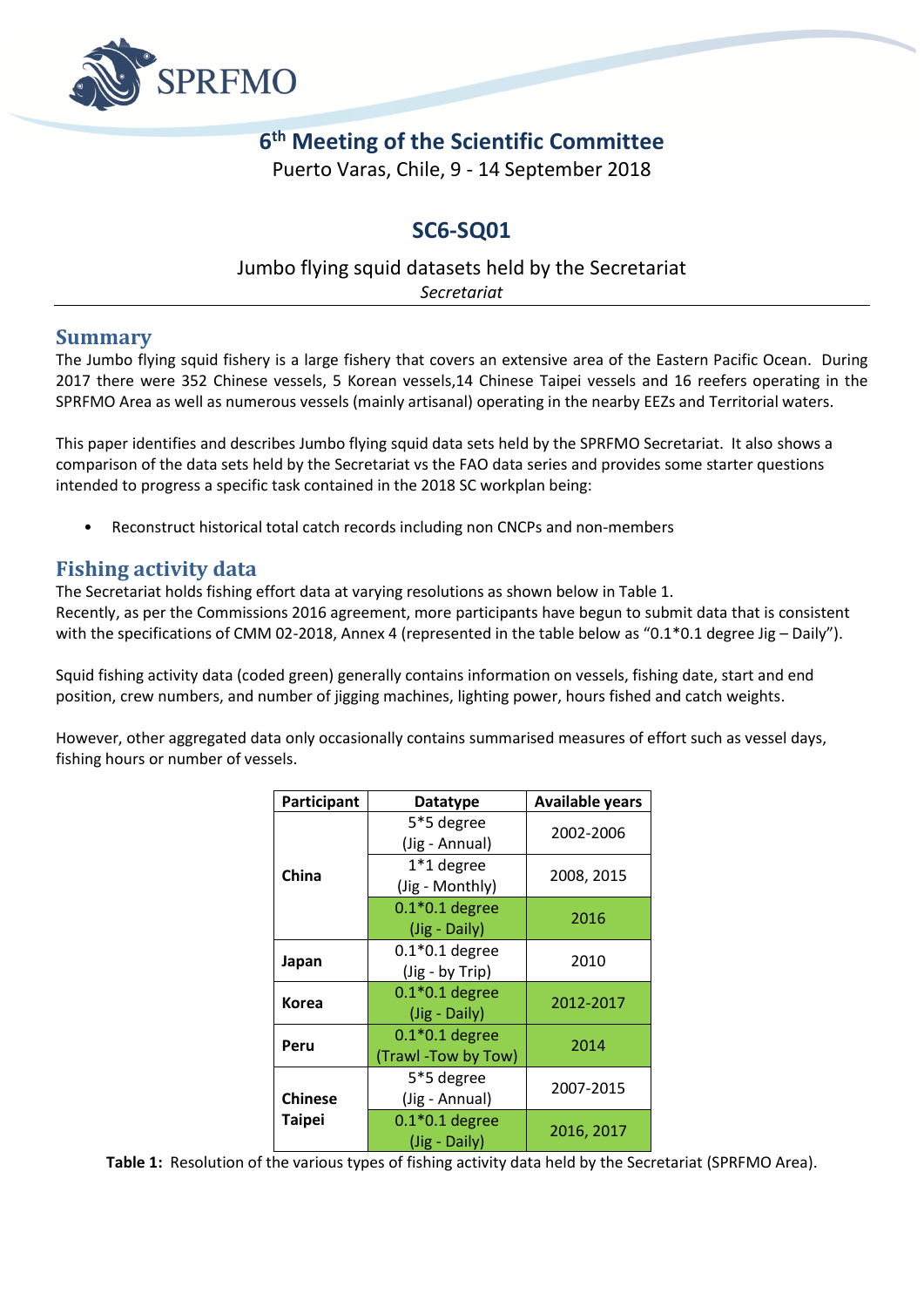#### 3 Aug 2018 SC6-SQ01

|            |         | Chile          |                        | China    | Ecuador      | EU                  |               | Japan          |                     | Korea       |              | <b>Chinese Taipei</b> |              | Peru            |                | <b>Ukraine</b>        | <b>Total</b> |                |
|------------|---------|----------------|------------------------|----------|--------------|---------------------|---------------|----------------|---------------------|-------------|--------------|-----------------------|--------------|-----------------|----------------|-----------------------|--------------|----------------|
| Year       |         |                | EEZ-CHL FAO87 HS-FAO87 | HS-FAO87 | <b>FAO87</b> | HS-<br><b>FAO87</b> | EEZ-<br>Other | <b>FAO87</b>   | HS-<br><b>FAO87</b> | EEZ-PER     | HS-FAO87     | <b>FAO87</b>          | <b>FAO87</b> | <b>HS-FAO87</b> | <b>EEZ-PER</b> | $HS-$<br><b>FAO87</b> | <b>FAO87</b> |                |
| 1978       |         |                |                        |          |              |                     |               | $\overline{7}$ |                     |             |              |                       |              |                 |                |                       |              | $\overline{7}$ |
| 1983       |         |                |                        |          | ???          |                     |               | 1              |                     |             |              |                       |              |                 |                |                       |              | 1              |
| 1984       |         |                |                        |          |              |                     |               | 9              |                     |             |              |                       |              |                 |                |                       |              | 9              |
| 1985       |         |                |                        |          |              |                     |               | 15 503         |                     |             |              |                       |              |                 |                |                       |              | 15 503         |
| 1986       |         |                |                        |          |              |                     |               | 94             |                     |             |              |                       |              |                 |                |                       |              | 94             |
| 1988       |         |                |                        |          |              |                     | $\mathbf 0$   |                | 43                  |             |              |                       |              |                 |                |                       |              | 43             |
| 1989       |         |                |                        |          |              |                     | $\mathbf 0$   |                | 14                  |             |              |                       |              |                 |                |                       |              | 14             |
| 1990       |         |                |                        |          |              |                     | $\mathsf 0$   |                | 1605                |             |              | 3 4 6 5               |              |                 | 7441           |                       | 142          | 12 653         |
| 1991       |         | 445            |                        |          |              |                     | 2 1 7 3       |                | 50                  |             |              | 24 015                |              |                 | 81 655         |                       | 398          | 108 736        |
| 1992       |         | 9 4 0 0        |                        |          | <u>ذذذ</u>   |                     | 49 313        |                | 1874                |             |              | 43 022                |              | 1698            | 106 547        |                       | 1            | 211855         |
| 1993       |         | 7442           |                        |          | <u>ذذذ</u>   |                     | 52 221        |                | 3579                |             |              | 62 887                |              | 0               | 140 355        |                       |              | 266 484        |
| 1994       |         | 205            |                        |          |              |                     | 81 507        |                | 2698                |             |              | 69 664                |              | $\mathbf 0$     | 209 970        |                       |              | 364 044        |
| 1995       |         |                |                        |          | <u>ذذذ</u>   |                     | 36 478        |                | 37                  |             |              | 35 719                |              | $\mathbf 0$     | 109 155        |                       |              | 181 389        |
| 1996       |         | $\overline{2}$ |                        |          |              |                     | 557           |                | 644                 |             |              | 12 8 96               |              | $\mathbf 0$     | 8 1 3 8        |                       |              | 22 237         |
| 1997       |         |                |                        |          |              |                     | 12 9 24       |                | 297                 |             |              | 3 3 5 9               |              | $\mathbf 0$     | 16 06 1        |                       |              | 32 641         |
| 1998       |         | 5              |                        |          |              |                     | $\mathsf{o}$  | $\mathbf 0$    | $\mathbf 0$         |             |              |                       |              | $\mathbf 0$     | 547            |                       |              | 552            |
| 1999       |         | 6              |                        |          |              |                     | 6             |                | 40                  |             |              | 19728                 |              | $\mathbf 0$     | 54 652         |                       |              | 74 432         |
| 2000       |         | 9              |                        |          |              |                     | 32 174        |                | 1704                |             |              | 20822                 |              | $\mathbf 0$     | 53 795         |                       |              | 108 504        |
| 2001       |         | 3 4 7 6        |                        | 17 770   |              |                     | 71 069        |                | 1 1 3 2             | 5797        | $\mathbf{0}$ |                       |              | $\mathbf 0$     | 71834          |                       |              | 171 078        |
| 2002       |         | 5 5 8 9        |                        | 50 483   |              |                     | 26 268        |                | 33 978              | 13 130      | 8629         |                       |              | 12 064          | 146 390        |                       |              | 296 531        |
| 2003       |         | 15 191         |                        | 81 000   |              |                     | 22 5 4 9      |                | 4510                | 1681        | 3041         |                       |              | 23 009          | 153727         |                       |              | 304 708        |
| 2004       |         | 175 134        |                        | 205 600  |              |                     | 22 3 8 5      |                | 4615                | 2026        | 8761         |                       |              | 39 450          | 270 368        |                       |              | 728 339        |
| 2005       |         | 296 953        |                        | 86 000   |              |                     |               |                | 1633                | 2519        | $\mathbf 0$  |                       |              | 15 976          | 291 140        |                       |              | 694 221        |
| 2006       |         | 219 800        |                        | 62 000   |              |                     |               |                | 323                 | 2048        | 437          |                       |              | 18 349          | 434 261        |                       |              | 737 218        |
| 2007       | 124 389 |                |                        | 46 400   |              |                     |               |                |                     | $\mathsf 0$ | $\mathbf 0$  |                       | 14 750       |                 | 427591         |                       |              | 613 130        |
| 2008       | 145 171 |                |                        | 79 064   |              |                     |               |                |                     | 5971        | 804          |                       | 31 161       |                 | 533 414        |                       |              | 795 585        |
| 2009       | 56 337  |                |                        | 70 000   |              |                     |               |                |                     | 7221        | $\mathsf 0$  |                       | 12 3 19      |                 | 411805         |                       |              | 557 682        |
| 2010       | 200 428 |                |                        | 142 000  |              |                     |               |                | 498                 | 7764        | 6742         |                       | 29 20 6      |                 | 369822         |                       |              | 756 460        |
| 2011       | 163 450 |                | 45                     | 250 000  |              |                     |               |                |                     |             | 7410         |                       |              | 35 418          | 404 730        |                       |              | 861053         |
| 2012       | 144 956 |                | 9                      | 261 000  |              |                     |               |                |                     |             | 8310         |                       |              | 14 177          | 497 462        |                       |              | 925 914        |
| 2013       | 105 905 |                | 22                     | 264 000  | ???          |                     |               |                |                     |             | 6034         |                       |              | 7759            | 451061         |                       |              | 834 780        |
| 2014       | 176 569 |                | $\mathbf{0}$           | 332 523  | ???          |                     |               |                |                     |             | 7 2 0 3      |                       |              | 4795            | 556 156        | 1 1 9 0               |              | 1078 436       |
| 2015       | 143 716 |                | $\mathbf{0}$           | 323 636  | 1500         |                     |               |                |                     |             | 4 2 6 3      |                       |              | 10 072          | 513 796        | 0.1                   |              | 996 982        |
| 2016       | 183 123 |                | $\mathbf{0}$           | 223 300  |              | 0.1                 |               |                |                     |             | 4388         |                       |              | 12 989          |                | 1                     |              | 423 800        |
| 2017       |         |                |                        |          |              |                     |               |                |                     |             |              |                       |              | 7338            |                |                       |              | 7338           |
| (estimate) |         |                |                        |          |              |                     |               |                |                     |             |              |                       |              |                 |                |                       |              |                |

**Table 2**: Annual Catch weights (t) for Jumbo flying squid (GIS) as submitted to the SPRFMO Secretariat.

*figures are estimates (if available).* Updated figures have been underlined.

??? - Ecuador provided some information in pape[r SC-03-35 d](http://www.sprfmo.int/assets/Meetings/Meetings-2013-plus/SC-Meetings/3rd-SC-Meeting-2015/Papers/SC-03-35-Distribution-and-Abundance-of-Giant-Squid-in-Ecuadorian-waters.pdf)uring 2015, but complete annual figures have not yet been supplied.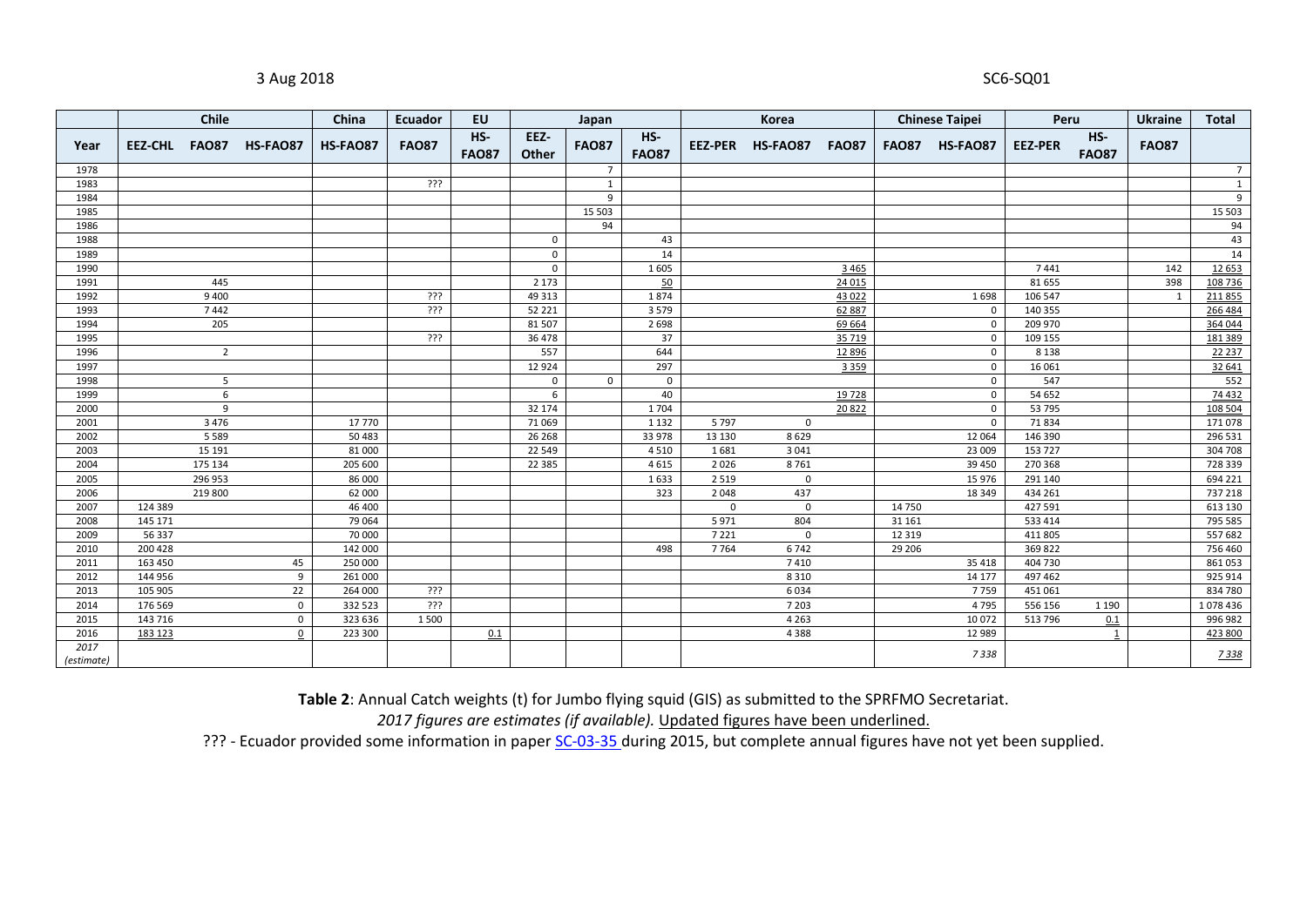#### **Annual Catch data**

The annual catch data series for Jumbo flying squid held by the Secretariat begins in 1978 and updated figures are indicated by an underline (refer Table 2).

Recalling that one of the Squid tasks in the 2018-2020 SC workplan was to "Reconstruct historical total catch records including non-CNCPs and non-members" the secretariat has prepared Table 3 which compares the SPRFMO catch data series with an FAO extracted series and highlights observed differences.

|      | Chile        | China        | Ecuador       | Japan               | Korea        | Peru         | <b>Chinese Taipei</b> | <b>Ukraine</b> | <b>FAO</b>     | <b>SPRFMO</b> | <b>Difference</b> |
|------|--------------|--------------|---------------|---------------------|--------------|--------------|-----------------------|----------------|----------------|---------------|-------------------|
| Year | <b>FAO87</b> | <b>FAO87</b> | <b>FAO87</b>  | <b>FAO87</b>        | <b>FAO87</b> | <b>FAO87</b> | <b>FAO87</b>          | <b>FAO87</b>   | <b>Total</b>   | <b>Total</b>  | %                 |
| 1969 |              |              |               | $-200$              |              |              |                       |                | 200            | 0             | $-100$            |
| 1970 |              |              |               |                     |              | $-500$       |                       |                | 500            | 0             | $-100$            |
| 1971 |              |              |               |                     |              | $-400$       |                       |                | 400            | 0             | $-100$            |
| 1972 |              |              |               |                     |              |              |                       |                | 0              | 0             | 0.0               |
| 1973 |              |              |               |                     |              |              |                       |                | $\mathbf 0$    | 0             | 0.0               |
| 1974 |              |              |               |                     |              |              |                       |                | $\mathbf 0$    | 0             | 0.0               |
| 1975 |              |              |               |                     |              |              |                       |                | $\mathbf 0$    | 0             | 0.0               |
| 1976 |              |              |               |                     |              | $-717$       |                       |                | 717            | 0             | $-100$            |
| 1977 |              |              |               |                     |              | $-1$         |                       |                | 1              | 0             | $-100$            |
| 1978 |              |              |               |                     |              |              |                       |                | 7              | 7             | 0.0               |
| 1979 |              |              |               |                     |              | $-59$        |                       |                | 59             | 0             | $-100$            |
| 1980 |              |              |               |                     |              |              |                       |                | $\mathbf 0$    | 0             | $-100$            |
| 1981 |              |              |               |                     |              | $-61$        |                       |                | 61             | 0             | $-100$            |
| 1982 |              |              |               |                     |              | $-888$       |                       |                | 888            | 0             | $-100$            |
| 1983 |              |              |               | $\mathbf{1}$        |              | $-2$         |                       |                | $\overline{2}$ | $\mathbf 1$   | $-100$            |
| 1984 |              |              |               |                     |              | $-7$         |                       |                | 16             | 9             | $-77.8$           |
| 1985 |              |              |               |                     |              | $-206$       |                       |                | 15,709         | 15,503        | $-1.3$            |
| 1986 |              |              |               |                     |              | $-870$       |                       |                | 964            | 94            | $-100$            |
| 1987 |              |              |               |                     |              | $-84$        |                       |                | 84             | 0             | $-100$            |
| 1988 |              |              |               | 43                  |              | $-852$       |                       |                | 852            | 43            | $-100$            |
| 1989 |              |              |               | 14                  |              | $-2,992$     |                       |                | 2,992          | 14            | $-100$            |
| 1990 |              |              |               | 257                 | 2,991        |              |                       |                | 9,405          | 12,653        | 25.7              |
| 1991 |              |              |               |                     | 6981         | 60 998       |                       | 18             | 40739          | 108 736       | 62.5              |
| 1992 |              |              |               |                     | 6921         | 93 852       |                       |                | 111 082        | 211 855       | 47.6              |
| 1993 |              |              |               |                     | 5 1 0 9      | 132 586      |                       |                | 128 789        | 266 484       | 51.7              |
| 1994 |              |              |               |                     | 3 2 7 8      | 167 132      |                       |                | 193 634        | 364 044       | 46.8              |
| 1995 |              |              |               |                     | 1 2 7 9      | 83 4 79      |                       |                | 96 631         | 181 389       | 46.7              |
| 1996 |              |              |               |                     | 1 2 0 2      |              |                       |                | 21 1 25        | 22 237        | 5.4               |
| 1997 |              |              |               |                     | 975          |              |                       |                | 31 666         | 32 641        | 3.0               |
| 1998 |              |              |               |                     | $-201$       |              |                       |                | 753            | 552           | $-36.4$           |
| 1999 |              |              |               |                     | 915          |              |                       |                | 73 517         | 74 432        | 1.2               |
| 2000 |              |              |               | $-24459$            | 4 5 9 5      |              |                       |                | 127 766        | 108 504       | $-17.8$           |
| 2001 |              |              |               | 555                 |              |              |                       |                | 170 523        | 171078        | 0.3               |
| 2002 |              |              |               |                     |              |              |                       |                | 296 531        | 296 531       | 0.0               |
| 2003 |              |              |               | $\mathbf{1}$        |              |              |                       |                | 304 707        | 304 708       | 0.0               |
| 2004 |              |              |               | $-19187$            |              |              |                       |                | 747 526        | 728 339       | $-2.6$            |
| 2005 | $-1$         |              |               | $-32019$            |              |              |                       |                | 726 241        | 694 221       | $-4.6$            |
| 2006 | $-31189$     |              | $-212$        | $-37105$            |              |              |                       |                | 805 724        | 737 218       | $-9.3$            |
| 2007 |              |              | $-121$        | $-14059$            |              |              |                       |                | 627 310        | 613 130       | $-2.3$            |
| 2008 | $-496$       |              | $-668$        | $-14143$            |              |              |                       |                | 810 892        | 795 585       | $-1.9$            |
| 2009 |              |              |               |                     |              |              |                       |                | 584 953        | 557 682       | $-4.9$            |
| 2010 |              |              |               | $-27271$            |              |              |                       |                | 773 075        | 756 460       | $-2.2$            |
| 2011 |              |              |               | $-16615$<br>$-9977$ | $-433$       |              |                       |                | 871 463        | 861 053       | $-1.2$            |
| 2012 |              |              |               | $-1448$             |              |              |                       |                | 927 453        | 925 914       | $-0.2$            |
|      |              |              | $-91$<br>$-2$ |                     |              |              |                       |                |                |               |                   |
| 2013 | -344         |              |               |                     | $-1033$      |              |                       |                | 836 160        | 834 780       | $-0.2$            |
| 2014 | $-33$        |              | $-18146$      |                     |              | $-55098$     |                       |                | 1 1 5 1 7 1 3  | 1078436       | $-6.8$            |
| 2015 | 32           |              | 221           |                     |              | $-4178$      |                       |                | 1 000 908      | 996 982       | $-0.4$            |
| 2016 | 2 2 0 9      |              | $-485$        |                     |              | $-323337$    |                       |                | 745 413        | 423 800       | $-75.9$           |

**Table 3**: Comparison of Annual Catch figures (t) for Jumbo flying squid (GIS) submitted to the SPRFMO Secretariat with FAO figures for FAO Area 87. Green figures indicate the SPRFMO figures are larger